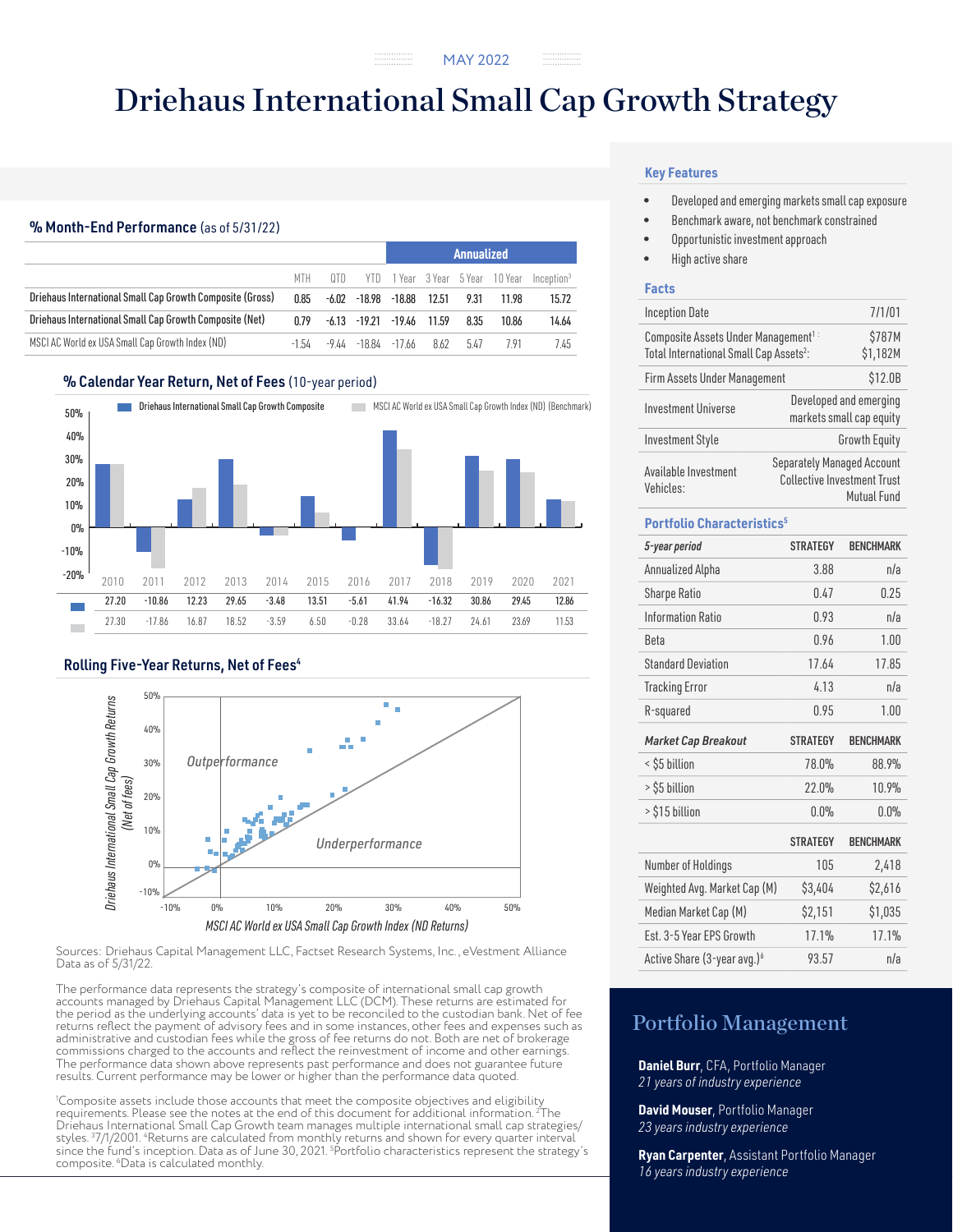# Driehaus International Small Cap Growth Strategy

# Sector Weights (%)

*Month-End Absolute Weights (%)*

|                       | Comm.<br>Services | Consumer<br>Discretionary | Consumer<br><b>Staples</b> | Energy | Financials | Health<br>Care | Industrials | Information<br>Technology | Materials | Real Estate | <b>Utilities</b> | Cash |
|-----------------------|-------------------|---------------------------|----------------------------|--------|------------|----------------|-------------|---------------------------|-----------|-------------|------------------|------|
| Strategy              | 4.6               | 13.1                      | 8.7                        | 8.6    | 6.5        | 8.7            | 24.4        | 13.1                      | 8.8       | 0.9         | <b>NA</b>        | 2.7  |
| Benchmark             | 4.8               | 11.9                      | 7.0                        | 2.2    | 5.2        | 9.5            | 22.3        | 17.7                      | 11.3      | 5.2         | <b>NA</b>        | 0.0  |
| <b>Active Weights</b> | $-0.2$            | 1.2                       | 1.7                        | 6.4    | 1.3        | $-0.9$         | 2.0         | -4.6                      | $-2.5$    | $-4.4$      | ΝA               | 2.7  |

# Top 5 Holdings<sup>1</sup> (as of 4/30/22)

| Company        | Sector                        | Country            | % of Strategy |
|----------------|-------------------------------|--------------------|---------------|
| ABCAM PLC      | <b>Health Care</b>            | Isle Of Man        | 2.1           |
| Rheinmetall AG | Industrials                   | Germany            | 2.0           |
| OCI NV         | <b>Materials</b>              | <b>Netherlands</b> | 2.0           |
| Ipsos SA       | <b>Communication Services</b> | France             | 2.0           |
| OSB Group PLC  | <b>Financials</b>             | United Kingdom     | 1.9           |

# Country Weights (%)

|             | Strategy | Benchmark | <b>Active Weights</b> |                       | Strategy | Benchmark | <b>Active Weights</b> |
|-------------|----------|-----------|-----------------------|-----------------------|----------|-----------|-----------------------|
| Australia   | 1.6      | 7.2       | $-5.5$                | Italy                 | 3.7      | 1.6       | 2.1                   |
| Austria     | 1.9      | 0.6       | 1.4                   | Japan                 | 13.6     | 18.5      | $-5.0$                |
| Belgium     | 0.9      | 0.8       | $0.2\,$               | Luxembourg            | 1.2      | 0.5       | 0.7                   |
| Bermuda     | 0.6      | 0.1       | 0.5                   | Mexico                | 2.1      | 0.5       | 1.6                   |
| Brazil      | 2.6      | 1.7       | $0.9\,$               | Netherlands           | 5.3      | 1.3       | 3.9                   |
| Canada      | 15.2     | 6.6       | 8.7                   | Norway                | 2.0      | 1.6       | 0.4                   |
| Denmark     | 3.9      | 1.7       | 2.2                   | Spain                 | 1.5      | 0.9       | 0.5                   |
| Finland     | 3.1      | 1.1       | 2.0                   | Sweden                | 2.7      | 5.8       | $-3.2$                |
| France      | 7.7      | 1.6       | 6.1                   | Switzerland           | 2.8      | 3.6       | $-0.8$                |
| Germany     | 7.0      | 3.4       | 3.6                   | Taiwan                | 1.1      | 5.6       | $-4.5$                |
| Ireland     | 1.1      | 0.3       | $0.8\,$               | <b>United Kingdom</b> | 11.8     | 8.6       | 3.2                   |
| Isle Of Man | 4.0      | 1.2       | 2.7                   | Cash                  | 2.7      | 0.0       | 2.7                   |

Sources: Driehaus Capital Management LLC, Factset Research Systems, Inc., eVestment Alliance Data as of 5/31/22. Benchmark: MSCI AC World ex USA Small Cap Growth Index (ND) 1 Holdings subject to change.